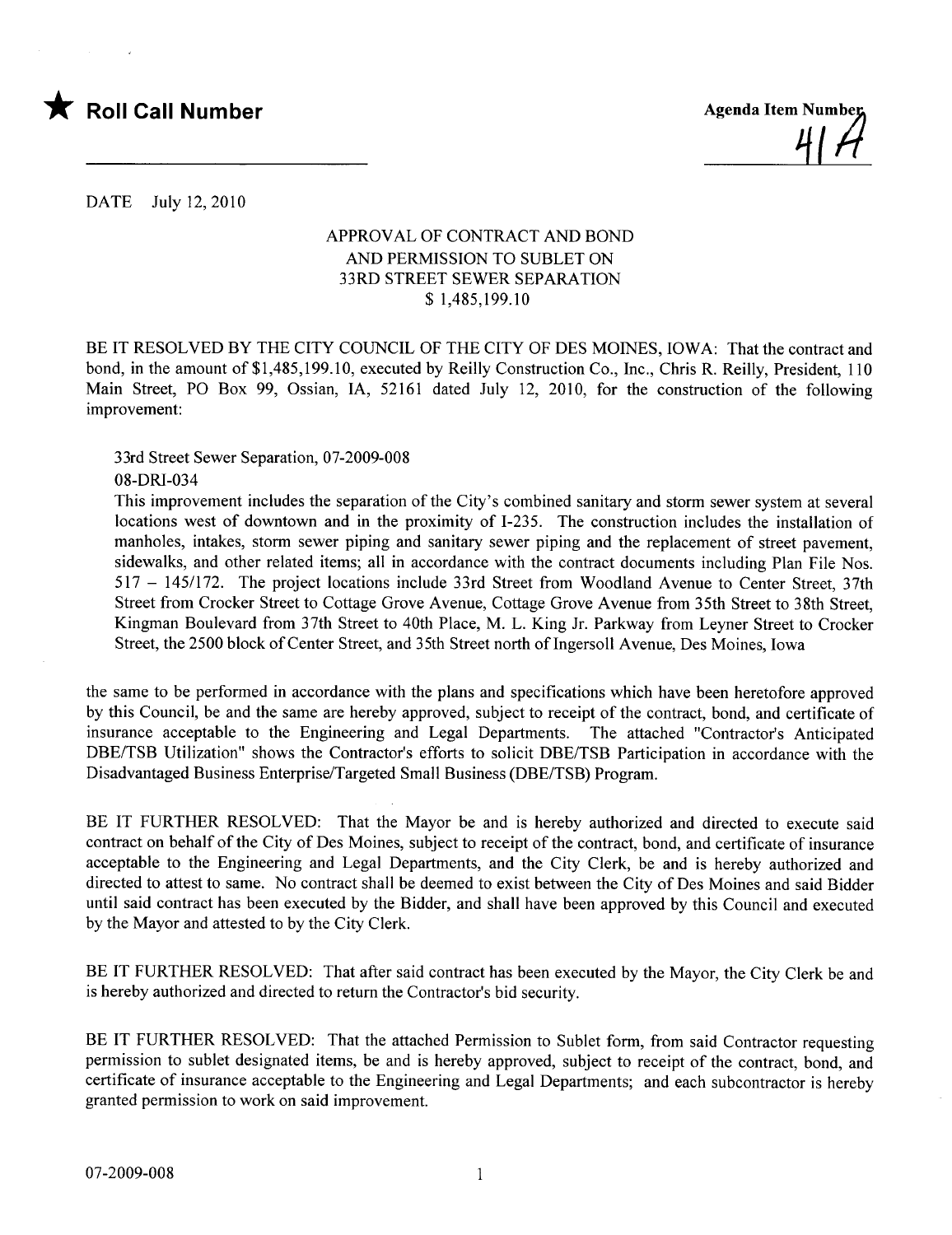



DATE July 12,2010

BE IT FURTHER RESOLVED: That the Des Moines Finance Director is hereby authorized to encumber this contract amount against the funds as identified below, and to acquire Builder's Risk Insurance, if appropriate, for the above referenced improvement.

Moved by to adopt. FORM APPROVED Kathleen Vanderpool .

Deputy City Attorney

Funding Source: 2010-2011 CIP, Page Sanitary-9, CSS - 33rd Street Sewer Separation, SAE-130, Being:<br>
E \$1,200,000 in HUD Disaster funds from the Iowa Department of Economic Development for 100% of<br>
construction costs assoc \$1,200,000 in HUD Disaster funds from the Iowa Department of Economic Development for 100% of Infrastructure Assistance funds, with the remaining \$285,199.10 in Sanitary Sewer Funds.

| <b>COUNCIL ACTION</b> | <b>YEAS</b> | <b>NAYS</b> | <b>PASS</b> | <b>ABSENT</b>   | I, Diane Rauh, City Clerk of said City Council, hereby        |  |  |
|-----------------------|-------------|-------------|-------------|-----------------|---------------------------------------------------------------|--|--|
| <b>COWNIE</b>         |             |             |             |                 | certify that at a meeting of the City Council, held on the    |  |  |
| <b>COLEMAN</b>        |             |             |             |                 | above date, among other proceedings the above was<br>adopted. |  |  |
| <b>GRIESS</b>         |             |             |             |                 |                                                               |  |  |
| <b>HENSLEY</b>        |             |             |             |                 |                                                               |  |  |
| <b>MAHAFFEY</b>       |             |             |             |                 | IN WITNESS WHEREOF, I have hereunto set my hand               |  |  |
| <b>MEYER</b>          |             |             |             |                 | and affixed my seal the day and year first above written.     |  |  |
| <b>MOORE</b>          |             |             |             |                 |                                                               |  |  |
| <b>TOTAL</b>          |             |             |             |                 |                                                               |  |  |
| <b>MOTION CARRIED</b> |             |             |             | <b>APPROVED</b> |                                                               |  |  |
|                       |             |             |             |                 |                                                               |  |  |
|                       |             |             |             |                 |                                                               |  |  |
|                       |             |             |             |                 |                                                               |  |  |
|                       |             |             |             | Mayor           |                                                               |  |  |